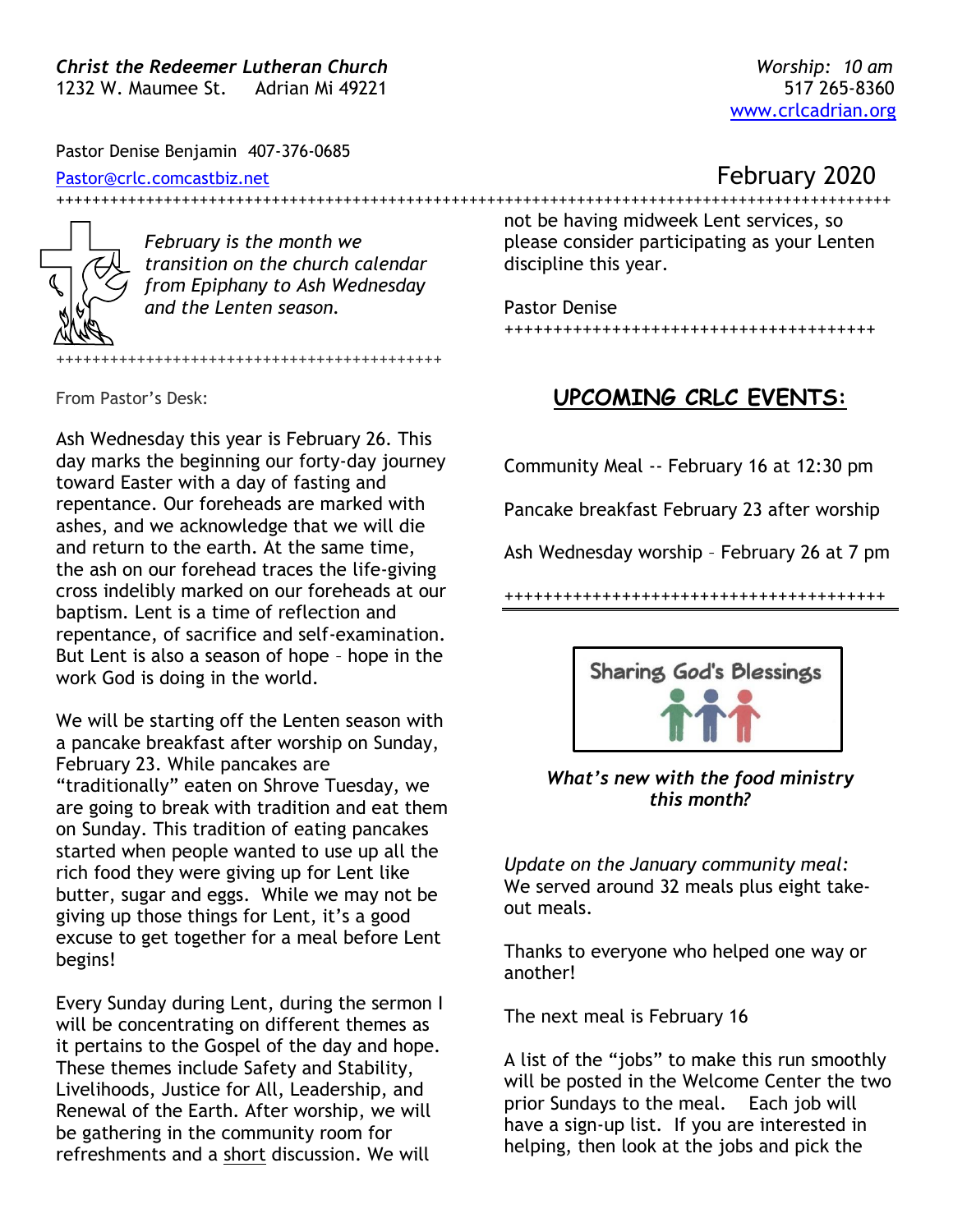one you want to do and sign-up. This way we'll know how many helpers we have and who is doing what. The sign-up sheet will provide you with the specific tasks to be done for that job.

Upcoming meals are

March 15 April 12 (Easter meal)

### *Canned goods food ministry:*

We continue to collect non-perishable food items for both our outdoor food pantry and the donations to Samaritas. Non-perishable food items and personal care items such as ready-to-go foods in pop top cans and containers (prevents the problem of no can opener), boxed foods that are easily prepared, small packages of diapers/baby wipes, small travel sized personal care items, small packages of Kleenex, etc. are always welcome. Boxed goods work best for the outside pantry with weather temperature extremes of winter or summer. **Please no sharp items or scented items** – we don't want things such a strongly scented soap to smell up any food items! Any questions check with Pastor Denise.



 *Because of You!*

*"Give thanks to the Lord, for he is good; his love endures forever." Psalm 107:1*

*+++++++++++++++++++++++++++++++++++++++*

## **OTHER ITEMS OF INTEREST**

++++++++++++++++++++++++++++++++++

The annual Women's Spiritual Retreat at Prince of Peace Lutheran Church in Ida will be on Saturday March 21<sup>st</sup> starting at 815 am until 3 pm. The keynote speaker is Robyn Dykstra who is presenting a program called "The Greatest Gift." Ann Felder will be leading the group on a prayerful and musical journey with Mary as she walks silently with her son through the cross to the resurrection.

Attendees will also pick out 2 breakout sessions covering many different topics!

Registration deadline is March 11 and is \$40 which includes your choice of two breakout sessions, continental breakfast, gourmet lunch and spiritual enrichment.

See Kathy for more information.

### &&&&&&&&&&&&&&&&&&&&&&&&&&&&&



Ilo Wilson has requested that you save and give her the pull tabs from drink cans. She collects them and turns them in to McDonald's for funds that help support the Ronald McDonald houses. Thanks.

@@@@@@@@@@@@@@@@@@@@@@@@@@@

The Weber Center is hosting "VOTE! 2020 Election Issues Series as a way to help people learn about the issues before heading to the polls this year. Experts will present and discuss a different topic every month. All programs are 6:30 to 8; this month's is Sensible Gun Legislation on February 25.

%%%%%%%%%%%%%%%%%%%%%%%%%%%%

# *COUNCIL NEWS*

Community Meals is a ministry the congregation agreed to do and is the basis of many of our grants. Providing the money to purchase the food and pay for the required inspections is necessary to continue the ministry. Pastor Denise is exploring ways to get food donated but there are still things that need to be purchased. We typically spend about \$100 a month for food and supplies and cook for 50 people. Any food left over is donated to either Share the Warmth, Catherine Cobb Domestic Violence Shelter or Neighbors of Hope Women and Children Shelter so none goes to waste. This is a vital ministry for the community as we are the only place providing a meal on Sundays for those who are in need, and it has also provided a place for people to come and enjoy the